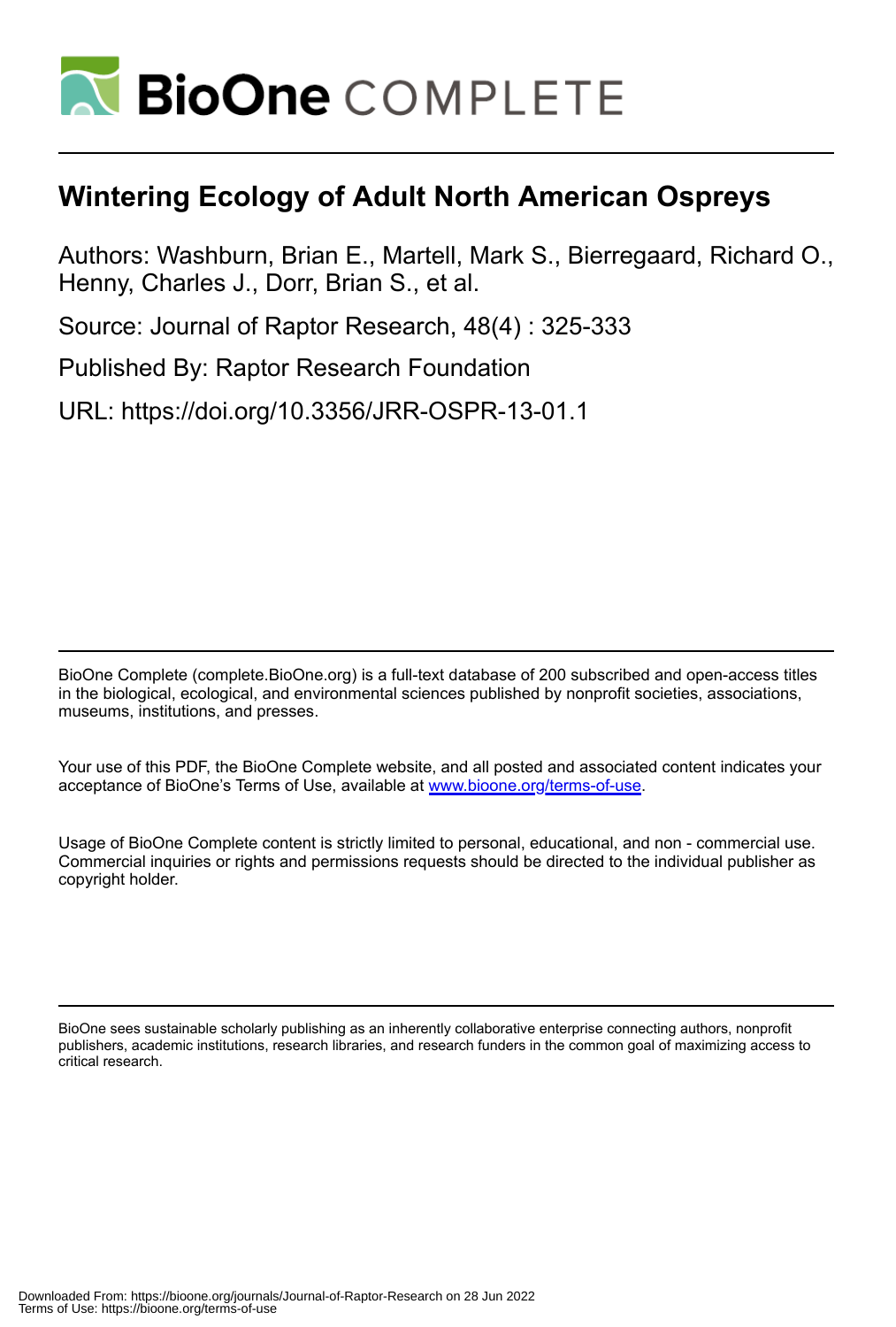# WINTERING ECOLOGY OF ADULT NORTH AMERICAN OSPREYS

BRIAN E. WASHBURN1

U.S.D.A. Wildlife Services, National Wildlife Research Center, 6100 Columbus Avenue, Sandusky, OH 44870 U.S.A.

MARK S. MARTELL

Audubon Minnesota, 2357 Ventura Drive, St. Paul, MN 55125 U.S.A.

RICHARD O. BIERREGAARD, JR.2

Biology Department, University of North Carolina at Charlotte, 9201 University City Boulevard, Charlotte, NC 28223 U.S.A.

CHARLES J. HENNY

U.S. Geological Survey, Forest and Rangeland Ecosystem Science Center, 3200 SW Jefferson Way, Corvallis, OR 97331 U.S.A.

BRIAN S. DORR

U.S.D.A. Wildlife Services, National Wildlife Research Center, P.O. Box 6099, Starkville, MS 39762 U.S.A.

# THOMAS J. OLEXA

U.S.D.A. Wildlife Services, 1 FW-SEF, 65 Sweeney Boulevard, Langley Air Force Base, VA 23665 U.S.A.

ABSTRACT.—North American Ospreys (Pandion haliaetus) typically migrate long distances to their wintering grounds in the tropics. Beyond the general distribution of their wintering range (i.e., the Caribbean, South America, and Central America), very little is known about the wintering ecology of these birds. We used satellite telemetry to determine the duration of wintering period, to examine the characteristics of wintering areas used by Ospreys, and to quantify space use and activity patterns of wintering Ospreys. Adult Ospreys migrated to wintering sites and exhibited high wintering site fidelity among years. Overall, Ospreys wintered on river systems  $(50.6\%)$  more than on lakes  $(19.0\%)$ , and use of coastal areas was  $(30.4\%)$ intermediate. Ospreys remained on their wintering grounds for an average of 154 d for males and 167 d for females. Locations of wintering Ospreys obtained via GPS-capable satellite telemetry suggest these birds move infrequently and their movements are very localized (i.e.,  $\leq$  5 km from selected roosting areas). Sizes of home ranges and core-use areas for wintering Ospreys averaged 12.7 km<sup>2</sup> and 1.4 km<sup>2</sup>, respectively. Overall, our findings suggest wintering adult North American Ospreys are very sedentary, demonstrating a pattern of limited daily movements and high fidelity to a few select locations (presumably roosts). We suggest this wintering strategy might be effective for reducing the risk of mortality and maximizing energy conservation.

KEY WORDS: Osprey; Pandion haliaetus; habitat use, home range, migration; wintering ecology.

## ECOLOGI´A DE INVERNADA DE INDIVIDUOS ADULTOS DE PANDION HALIAETUS

RESUMEN.—*Pandion haliaetus* típicamente migra grandes distancias hacia sus sitios de invernada en los trópicos. Más allá de la distribución general del rango de invernada (i.e., el Caribe, América del Sur y América Central), se sabe muy poco sobre la ecología de invernada de esta especie. Utilizamos telemetría satelital para determinar la duración del periodo de invernada, examinar las características de las áreas de

<sup>1</sup> Email address: brian.e.washburn@aphis.usda.gov

<sup>2</sup> Present address: 421 Cotswold Lane, Lower Merion, PA 19083 U.S.A.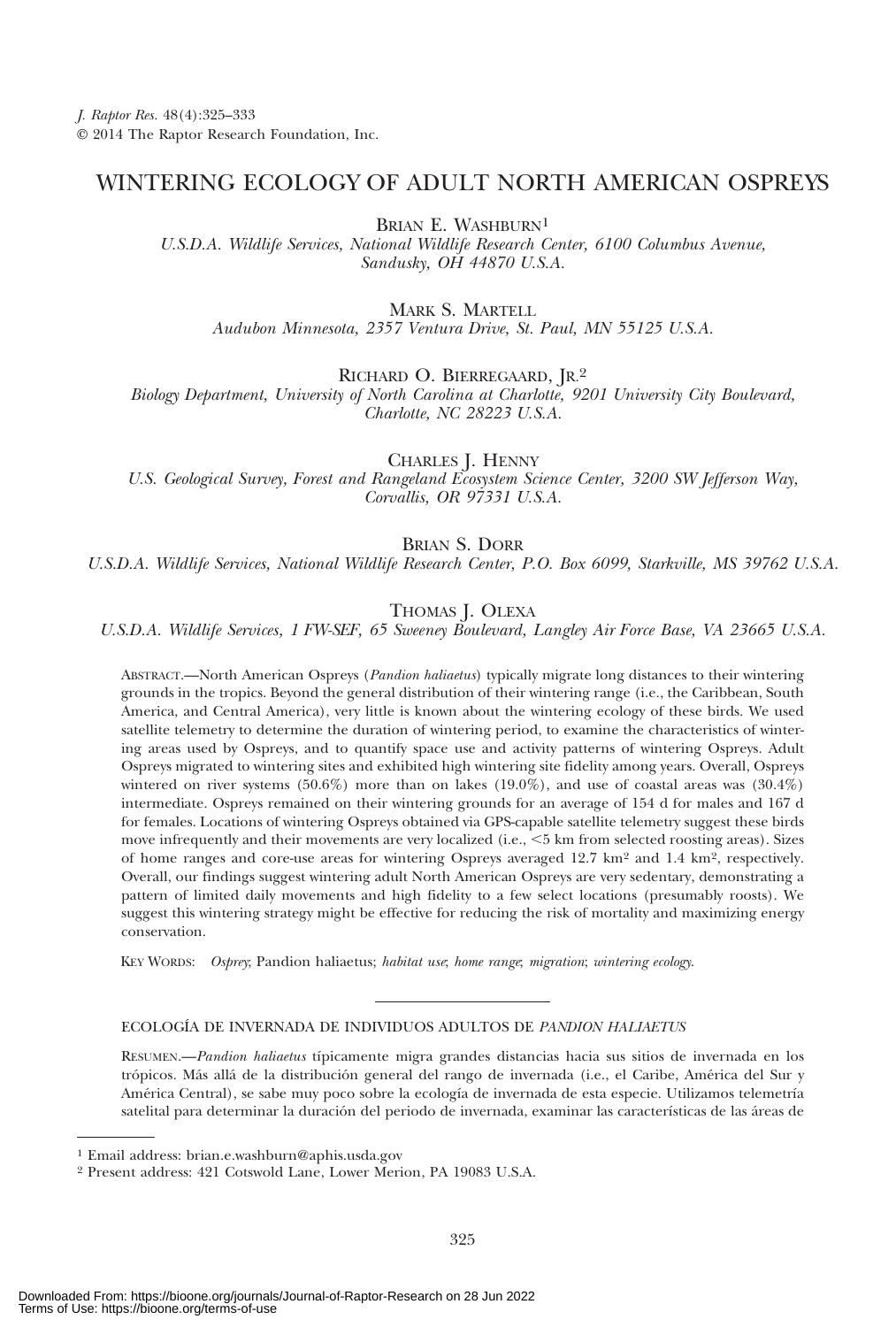invernada utilizadas por P. haliaetus y cuantificar el uso del espacio y los patrones de actividad de individuos de esta especie. Los individuos adultos de P. haliaetus migraron hacia los sitios de invernada y exhibieron una elevada fidelidad por el sitio de invernada entre años. En general, P. haliaetus invernó en sistemas riparios (50.6%) más que en lagos (19.0%) y el uso de zonas costeras fue (30.4%) intermedio. Los individuos de P. haliaetus permanecieron en sus áreas de invernada un promedio de 154 días para los machos y 167 días para las hembras. Las ubicaciones de individuos de P. haliaetus obtenidas vía telemetría satelital GPS sugieren que estas aves se mueven con poca frecuencia y que sus movimientos son muy localizados (i.e., <5 km de las áreas de dormideros seleccionadas). El tamaño de las áreas de hogar y áreas núcleo de uso para invernada en P. haliaetus promedió 12.7 km<sup>2</sup> y 1.4 km<sup>2</sup> respectivamente. En general, estos hallazgos sugieren que los individuos adultos de P. haliaetus invernantes son muy sedentarios, demostrando un patrón de movimientos diarios limitado y una elevada fidelidad a las ubicaciones seleccionadas (presumiblemente dormideros). Sugerimos que esta estrategia de invernada puede ser efectiva para reducir el riesgo de mortalidad y maximizar la conservación de energía.

[Traducción del equipo editorial]

Ospreys (Pandion haliaetus) from most North American breeding populations are considered to be complete long-distance migrants (Poole 1989, Alerstam 1990). Individuals spend much of the year (i.e., 5–6 mo) on their wintering grounds (Poole et al. 2002); however, much more is known about the breeding ecology of North American Ospreys than the ecology of these birds during the wintering period (Poole 1989, Poole et al. 2002). Thus, increased information on their ecology during this portion of the annual cycle is critical for understanding their life history and important for their conservation and management.

Wintering localities of North American Ospreys have been described for several breeding populations using either band recovery information (Henny and Van Velzen 1972, Poole and Alger 1987, Johnson and Melquist 1991, Niemuth 1991, Mestre and Bierregaard 2009) or satellite telemetry (Martell et al. 2001, Houston and Martell 2002, Martell et al. 2004, Elliott et al. 2007). Collectively, this work has shown that the winter distribution of Ospreys that breed in North America is widespread, ranging in latitude from the southern United States to southern reaches of South America and in longitude from the west coast of Mexico eastward throughout the Caribbean and the eastern coast of South America.

Advances in satellite telemetry technologies have allowed new insights into the ecology of longdistance migrants (Seegar et al. 1996, Limiñana et al. 2007, Gill et al. 2009). In particular, the recent development of global positioning system (GPS) accurate satellite telemetry has the potential to further increase our understanding of avian ecology (Meyburg et al. 2006, Klaassen et al. 2008). This technology has the advantage of providing previously unobtainable information of unprecedented spa-

tial and temporal resolution to researchers, most notably when birds are on their wintering grounds in distant and remote locations. These tools have led to a better understanding of the specific migration routes and wintering localities of many raptors, including Ospreys (Hake et al. 2001, Martell et al. 2001, Meyburg et al. 2004, McIntyre et al. 2008).

Here, we describe various aspects of the wintering ecology of North American Ospreys determined through the use of satellite telemetry. The objectives of our study were to: (1) determine the duration of their wintering period, (2) examine the characteristics of wintering areas used by Ospreys, and (3) quantify space use and daily activity patterns of wintering Ospreys.

### **METHODS**

Osprey Capture and Marking. Adult Ospreys were studied from areas chosen to represent breeding populations from the northeastern, mid-east coast, southeastern, midwestern, and western United States (Henny 1983, Martell et al. 2004). During 1995–2009, we studied a total of 79 individual adult Ospreys (50 females and 29 males) from five separate breeding populations (regions) in the United States (Table 1). We captured Ospreys within their nesting territories using a carpet-noose trap placed over their nest or a modified dho-gaza trap baited with a Great Horned Owl as a lure (Bloom et al. 2007). We determined sex of all captured Ospreys by plumage, size, and behavior at the nest (Poole 1989). In addition, each Osprey was fitted with a satellite telemetry unit (weight of unit 30–35 g) via a standard backpack configuration (Kenward 2001, Martell et al. 2001) using a Teflon ribbon (Bally Ribbon Mills, Bally, Pennsylvania) harness.

Monitoring by Satellite Telemetry. Battery-powered satellite telemetry units (30-g PTT-100; Microwave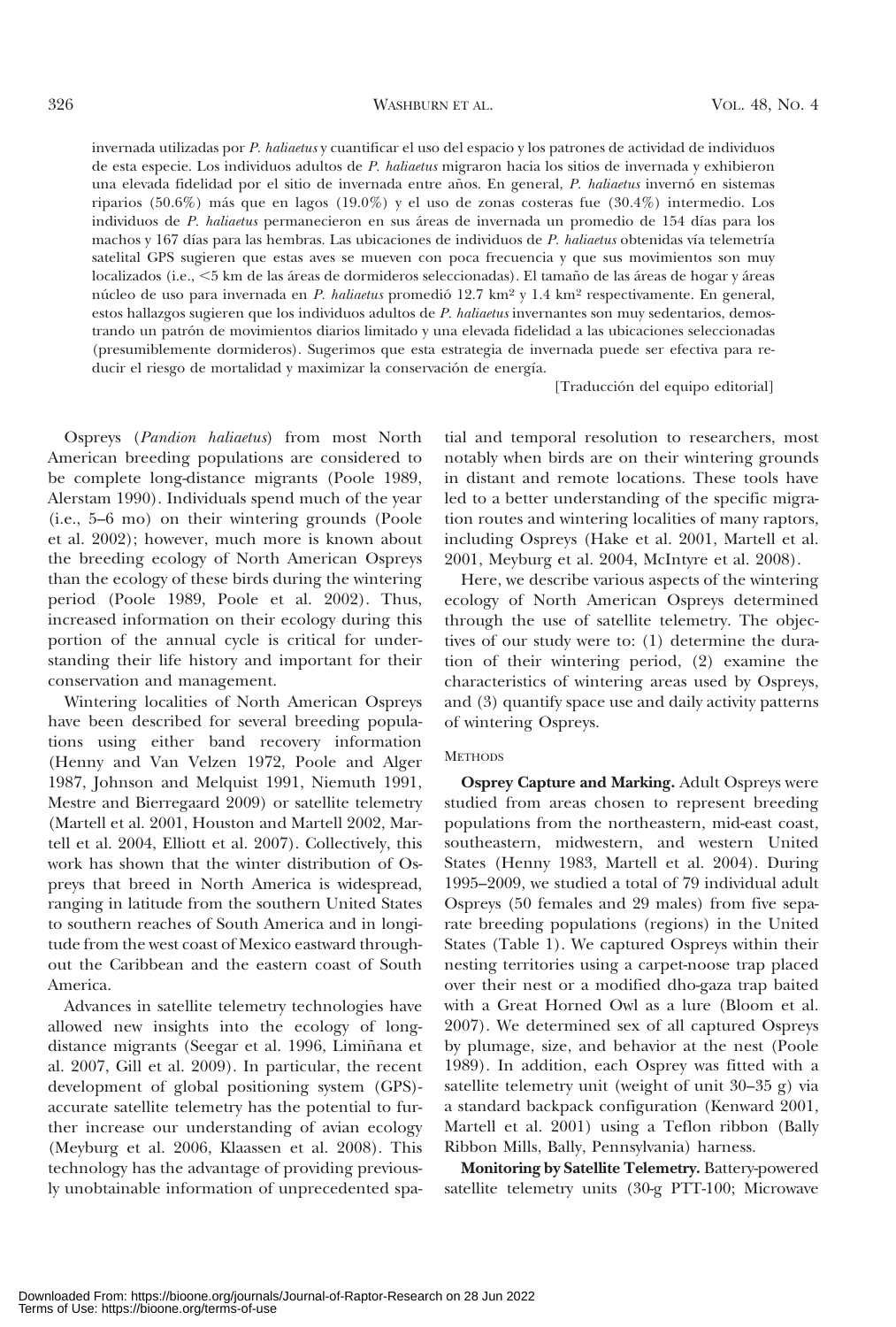| <b>BREEDING POPULATION</b> | <b>STATES</b>                              | <b>FEMALES</b> | <b>MALES</b> | <b>TOTAL</b> |
|----------------------------|--------------------------------------------|----------------|--------------|--------------|
| East Coast-FL              | Florida                                    |                |              |              |
| East Coast-Mid             | Virginia, North Carolina, South Carolina   |                |              | 11           |
| East Coast-NE              | Maine, Massachusetts, New York, New Jersey | 16             | 14           | 30           |
| Midwest                    | Minnesota                                  |                | 8            | 16           |
| Pacific NW                 | Oregon                                     | 13             | 9            | 15           |
| Total                      |                                            | 50             | 29           | 79           |

Table 1. Capture and satellite-tagging location of North American Ospreys from five breeding populations (regions) in the United States, 1995–2007.

Telemetry Inc., Columbia, Maryland) were used in 62 deployments during 1995–2001 and solar-powered satellite telemetry units (35-g PTT-100; Microwave Telemetry Inc., Columbia, Maryland) were used in 32 deployments during 1999–2004. Two Ospreys tagged with solar-powered satellite telemetry units provided wintering information during two successive years. Fourteen Ospreys were recaptured during breeding season in successive years (1–4 yr following the initial tagging) and fitted with a new satellite telemetry unit. All satellite telemetry units were programmed to transmit data for an 8– or 10–hr period followed by a 20–72 hr off period.

Accuracy of ARGOS-provided location estimates depends on a variety of factors, including the number of transmissions received during a satellite pass, the local environment where the satellite transmitter is located, the elevation and velocity of the transmitter, and other variables (Keating et al. 1991, Britten et al. 1999, Vincent et al. 2002). Estimates of location error were reported by the ARGOS satellite system as location classes (3, 2, 1, 0, A, B, and Z), in decreasing order of estimated accuracy. Evaluations of accuracy for ARGOS-acquired locations by other researchers using similar-sized satellite transmitters suggest that actual location estimates during field situations may be less accurate than the error rates reported by ARGOS (Britten et al. 1999, Soutullo et al. 2007). For this study we used only those location estimates with LCs of 3, 2, or 1 (CLS America 2008), used a ''best of day'' approach (i.e., we selected and used the most accurate location for a given transmission period based on reported location classes), and removed locations that appeared to be in error (based on visual inspection).

The seven Ospreys (four females and three males) captured and tagged in Virginia during 2006–2007 were fitted with solar-powered GPS-capable satellite transmitters (30-g Solar Argos/GPS

PTT-100; Microwave Telemetry Inc., Columbia, Maryland). These units were programmed to operate at 2–hr intervals between 0500 and 2300 H local standard time and provided information (i.e., 10 times per d) prior to 1 November and after 14 January of each year. During 1 November–14 January, the telemetry units were programmed to provide information three times per day (at 0600, 1200, and 1800 H local standard time). At each individual operation, the GPS receiver within the satellite telemetry unit estimated the position  $(\pm 18 \text{ m})$ , altitude above sea level  $(\pm 22 \text{ m})$ , and flight speed  $(\pm 1 \text{ km/hr};$  all accuracy estimates provided by the manufacturer). Two of the GPS satellite telemetry units provided wintering information during two successive years.

Wintering Period. Arrival dates on the wintering grounds were calculated using the median date between the last signal during fall migration and the first signal from the wintering area. Similarly, departure dates from the wintering areas were calculated using the median date between the last signal on the wintering grounds and the first signal during spring migration. The number of days Ospreys spent on their wintering grounds (i.e., duration of the wintering period) was determined by totaling the number of days between the arrival and departure dates for each individual bird. For Ospreys ( $n = 18$ ) that were tracked for at least part of  $>1$  wintering period, each individual winter period for a given bird was not independent from the wintering period for that bird in another year; to avoid pseudo-replication, we randomly selected one wintering period for each individual bird for the statistical analyses (see below).

Characteristics of Wintering Sites. The wintering site of each Osprey ( $n = 79$ ) was determined by averaging the location estimates (range  $= 15$  to 578 per bird) provided by the bird's satellite transmitter. Using Google EarthTM (http://earth.google.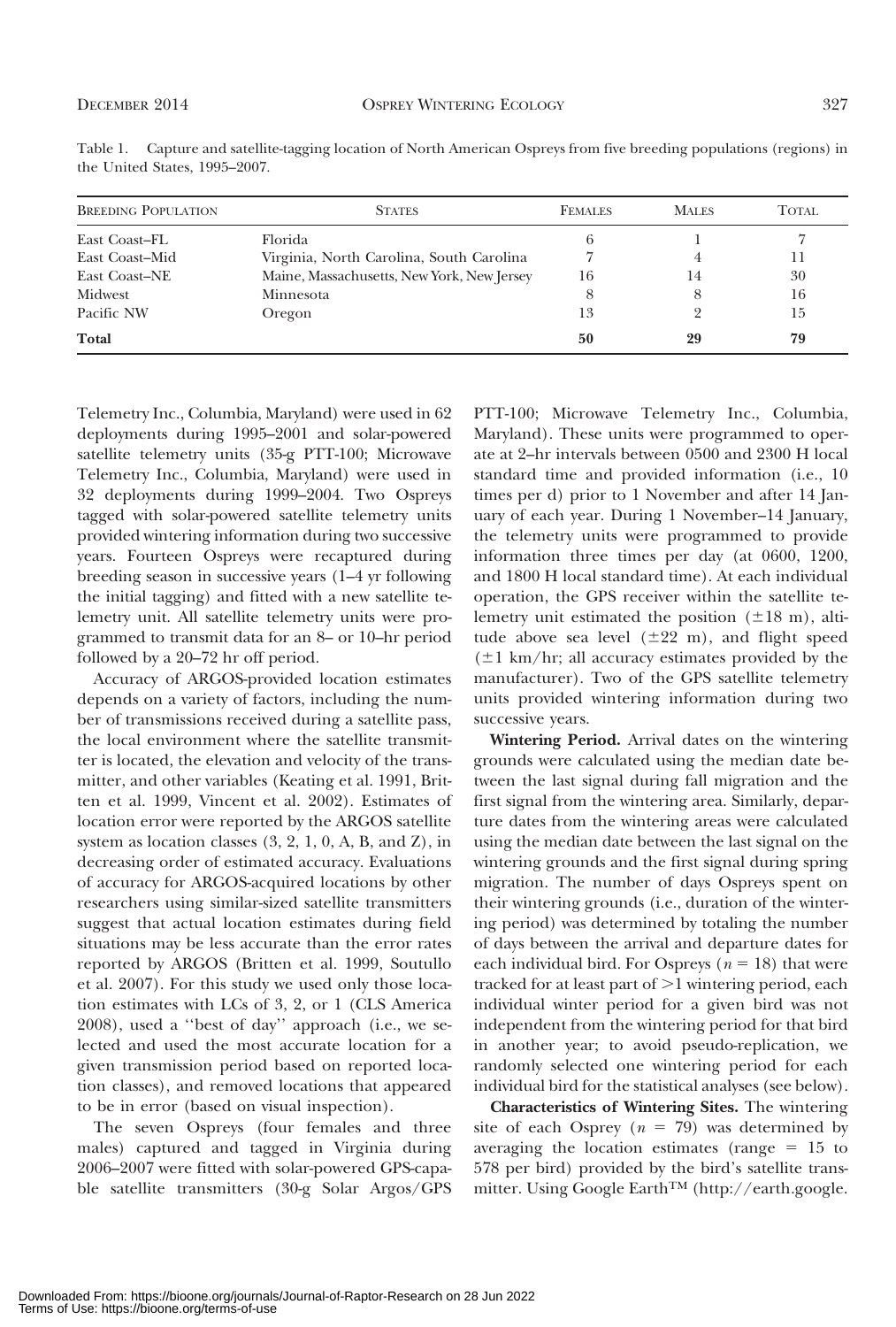com), we plotted a circle with a radius of 5 km around the wintering site of each individual Osprey (this plot size was selected based on space use of wintering Ospreys; see below). We determined the dominant habitat type within that circle from visual inspection of satellite images and aerial photographs (within Google Earth) and classified each wintering area as one of five categories: forested, wetland, grassland, agricultural, or residential (human). We acknowledge this provided a very rough estimate of habitat. In addition, we identified the type of water body contained within or nearest to that wintering area and classified each wintering area into one of three categories: coastal area, river (freshwater), or lake (freshwater).

Space Use of Wintering Osprey. Only the GPScapable satellite transmitters provided information detailed enough to allow us to estimate space use and activity patterns of wintering Ospreys. Four Ospreys tagged with GPS satellite transmitters provided location information for complete wintering periods. One of these birds (ID: male 54) provided data for two consecutive complete wintering periods. For each Osprey (and each year for male 54), we used only locations obtained at 0600, 1200, and 1800 H local time (i.e., three locations per d) to ensure data consistency throughout the wintering period. We determined wintering home range (95% utilization distribution [UD]) and core-use area (50% UD) sizes for each Osprey using the fixed-kernel method (Seaman and Powell 1996, Kernohan et al. 2001). We used least-squares crossvalidation for bandwidth selection (Seaman et al. 1999, Kernohan et al. 2001) and used Hawth's Analysis Tools (http://www.spatialecology.com/htools) and ArcGIS 9.2 (ESRI, Redlands, California) to calculate the sizes of wintering home ranges and core-use areas for each Osprey.

Activity Patterns. For this analysis, we used data from Osprey tagged with GPS-capable satellite transmitters ( $n = 7$ ) and used only data obtained during periods when the transmitters provided 10 locations per d (we used a total of 5103 individual locations; range  $= 322$  to 950 locations per bird). For each individual location of each Osprey, we determined whether the bird was actively moving using the information provided by the transmitters. The bird was considered active (e.g., fishing or flying) when the flight speed was  $>0$  km/hr or when the flight speed was 0 km/hr and the altitude was  $>35$  m above the ground level at that location (at altitudes below this height, we assumed the bird was perched). We determined the average proportion of activity for each Osprey during 10 time periods within a day (i.e., at 2–hr intervals) during the wintering period.

Statistical Analyses. We used two-way analysis of variance (ANOVA) to test for differences in arrival date onto wintering grounds, departure date from wintering grounds, and the duration of the wintering period associated with Osprey sex and breeding region. We used Fisher's protected LSD tests to compare among means when main effects were significant (Zar 1996). We compared the proportion of Osprey wintering areas that were classified into major (dominant) habitat types and water bodies using loglinear analysis for contingency tables (Zar 1996). For kernel home range estimates (95% UD) and core-use areas (50% UD), we present only descriptive statistics due to small sample sizes. We compared activity of wintering Ospreys during various time periods during the day using G-tests for independence (Zar 1996). We considered differences to be significant at  $P \leq 0.05$  and conducted all analyses using SAS statistical software version 9.1 (SAS Institute, Cary, NC). Data are presented as mean  $\pm$  1 standard error.

#### **RESULTS**

Arrival, Duration of Wintering Period, and Departure. Ospreys arrived on their wintering areas as early as 31 July and as late as 4 December. We found differences in arrival date by breeding region  $(F_{4,81})$  $= 4.67$ ,  $P = 0.002$ ); Ospreys that bred in Florida arrived on their wintering grounds in the Caribbean and South America prior to Ospreys whose fall migration originated elsewhere (Table 2). In addition, female Ospreys arrived at their wintering areas earlier than males (21 September  $\pm$  2 d vs. 7 October  $\pm$  3 d, respectively,  $F_{1,81} = 6.63, P = 0.001$ . We did not find a significant interaction between breeding region and sex  $(F_{4,81} = 0.54, P = 0.70)$ .

Wintering site fidelity was very high for adult Ospreys. Eighteen of 18 (100%) of the Ospreys tracked for a second wintering period returned to the same wintering site (i.e.,  $\leq 1$  km distance) as the previous year.

The duration of the wintering period did not differ  $(F_{4,37} = 1.58, P = 0.21)$  among Ospreys from various breeding populations in North America (Table 2). Overall, sex influenced the duration of wintering period in Ospreys, with females (167.0  $\pm$  3.2 d) spending more  $(F_{1,37} = 4.97, P = 0.02)$  time wintering than males (153.6  $\pm$  3.7 d). We did not find a significant interaction between breeding region and sex ( $F_{4,37}$  =  $0.22, P = 0.92$ .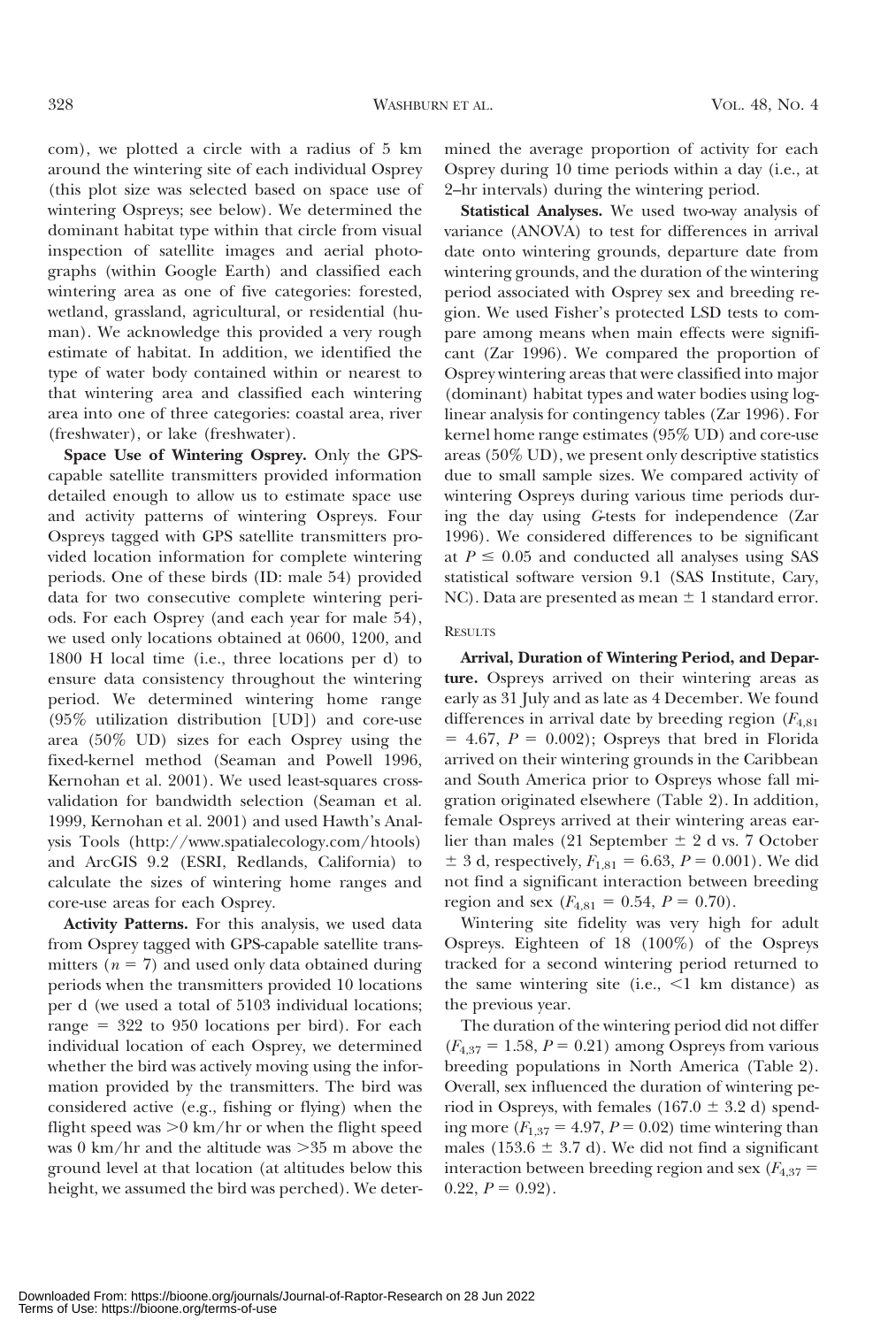|                        | <b>BREEDING REGION</b>     |                                            |                            |                            |                                         |
|------------------------|----------------------------|--------------------------------------------|----------------------------|----------------------------|-----------------------------------------|
| <b>WINTERING DATES</b> | EAST COAST-NE <sup>a</sup> | EAST COAST-MID                             | EAST COAST-FL <sup>b</sup> | <b>MIDWEST<sup>a</sup></b> | PACIFIC NW <sup>a</sup>                 |
| Arrival date           |                            |                                            |                            |                            |                                         |
| Females                |                            | 21 September $\pm$ 3 26 September $\pm$ 10 | 19 August $\pm$ 6          |                            | 2 October $\pm$ 3 21 September $\pm$ 2  |
| Males                  | 8 October $\pm$ 6          | 6 October $\pm$ 11                         | 8 September $\pm$ 4        |                            | 14 October $\pm$ 4 29 September $\pm$ 3 |
| Departure date         |                            |                                            |                            |                            |                                         |
| Females                | 10 March $\pm$ 5           | $3$ March $\pm$ 15                         | 19 January $\pm$ 9         | 15 March $\pm$ 2           | 20 March $\pm$ 3                        |
| Males                  | 23 March $\pm$ 3           | 14 March $\pm$ 6                           | 30 January $\pm$ 2         | 24 March $\pm$ 3           | 24 February $\pm$ 17                    |
| No. of days wintering  |                            |                                            |                            |                            |                                         |
| Females                | $160.6 \pm 5.4$            | $170.3 \pm 15.9$                           | $163.0 \pm 17.0$           | $163.1 \pm 1.7$            | $183.8 \pm 3.2$                         |
| Males                  | $156.6 \pm 6.4$            | $158.3 \pm 1.8$                            | $144.5 \pm 2.5$            | $153.2 \pm 5.9$            | $148.3 \pm 20.0$                        |

Table 2. Average arrival date, departure date, and number of days of the wintering period ( $\pm$ SE) for wintering female and male Ospreys from different breeding populations (regions) within North America.

a Arrival date information for some Ospreys from this breeding population was previously reported in Martell et al. (2001). In this study, we provide a reanalysis of these data with additional information.

b Arrival date information for some Ospreys from this breeding population was previously reported in Martell et al. (2004). In this study, we provide a reanalysis of these data with additional information.

At the end of the wintering period, Ospreys departed on their spring migrations as early as 10 January and as late as 7 April. We found no significant interaction between breeding region and sex  $(F_{4,37} = 1.22, P = 0.33)$ . Wintering Ospreys that nested in Florida during the previous summer departed the earliest, but among those from the Pacific Northwest, females had the latest median departure date, whereas males had the second earliest median departure date (Table 2).

Characteristics of Wintering Area. The wintering area of all Ospreys studied ( $n = 79$ ) contained at least one major water body. Overall, Ospreys wintered on river systems (50.6%) more than on lakes  $(19.0\%)$ , and use of coastal areas  $(30.4\%)$  was intermediate. Sex influenced the type of water body within Osprey wintering areas. Female Ospreys wintered on river systems more ( $G^2 = 28.62$ , df = 2, P < 0.0001) than coastal areas or lakes, whereas male Ospreys wintered on all three water body types equally ( $G^2 = 1.28$ , df = 2,  $P = 0.57$ ; Fig. 1A). Like sex, the breeding region of Ospreys influenced the type of water body within the wintering area. Ospreys from East Coast–Florida ( $G^2 = 7.68$ , df = 2,  $P = 0.02$ ), East Coast–Northeast ( $G<sup>2</sup> = 9.42$ , df = 2,  $P = 0.001$ , and Midwest ( $G<sup>2</sup> = 4.03$ , df = 2,  $P = 0.04$ ) breeding populations wintered on river systems more frequently than on coastal areas or lakes, whereas Ospreys from East Coast–Mid ( $G^2$  = 3.42, df = 2,  $P = 0.21$ ) and Pacific Northwest ( $G^2 =$ 0.72, df = 2,  $P = 0.68$ ) breeding populations wintered on all three water body types with equal frequency (Fig. 2A).

Overall, Ospreys wintered in forest-dominated areas (50.6%) more than areas dominated by grasslands



Figure 1. Proportion of female and male Osprey wintering areas ( $n = 79$ ) that contained one of three water body types (A) or one of five dominant habitat types (B).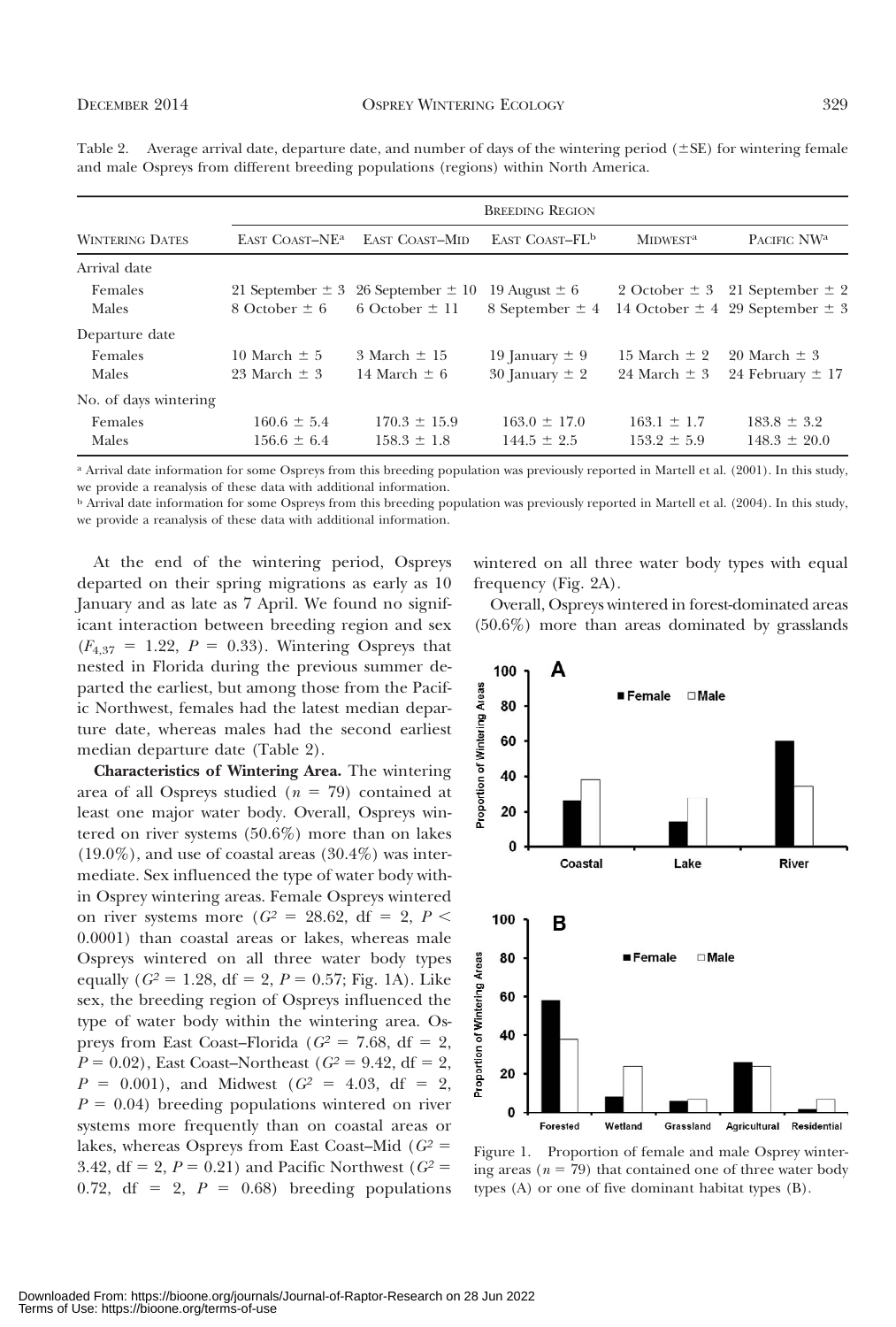

Figure 2. Proportion of wintering areas ( $n = 79$ ) from five North American Osprey breeding populations that contained one of three water body types (A) or one of five dominant habitat types (B).

(6.3%) and residential areas (3.8%); wetland areas (13.9%) and agricultural areas (25.3%) were also commonly used habitat types for wintering Ospreys. Forested and agricultural areas were the most frequent habitat type found in both female  $(G<sup>2</sup> = 64.38, df = 4, P < 0.0001)$  and male  $(G<sup>2</sup> =$ 12.14, df = 4,  $P = 0.01$ ) Osprey wintering areas (Fig. 1B). Forest was the most frequent, whereas residential was the most infrequent, dominant habitat type found in Osprey wintering areas from all five breeding populations (all  $G^2 > 9.65$ , df = 4,  $P = 0.04$ ; Fig. 2B).

Space Use of Wintering Ospreys. The GPS-capable satellite telemetry provided unprecedented insight into the temporal and spatial patterns of activity and space use of wintering Ospreys. We found no evidence that adult Ospreys shift their habitat use or winter home ranges during the wintering period. Ospreys made only short-distance local movements, with one exception. A female Osprey (satellitetagged in North Carolina) that spent 3 mo wintering in the Amazonian rainforest in western Peru moved 700 km north to the Cauca Valley in Colombia

(where it spent another month before starting its spring migration).

The winter home-range size and core-use area for female Ospreys ranged from 18.3 to 26.0 km2 and 1.9 to 2.5 km2, respectively. Male Ospreys had winter home ranges and core-use areas that ranged from 2.2 to 14.5 km2 and 0.7 to 0.9 km2, respectively. The home ranges and core-use areas used by male 54 during two consecutive years (2007 and 2008) were very similar in size and location (Table 3).

Over 97% of the locations provided by the GPS satellite transmitters were within 5 km of the center of the Ospreys' core-use areas. All four Ospreys had winter home ranges that contained areas of water bodies (presumably for foraging) and selected roost sites (within core-use areas) that were used extensively. Ospreys ( $n = 3$ ) that wintered on rivers had larger home ranges than the Osprey that wintered on a lake (male 54; Table 3). Ospreys wintering on rivers had home ranges that were more oval (linear) in shape than the Osprey that wintered on a lake.

Activity Patterns. Wintering Ospreys exhibited a diurnal activity pattern. Information from the satellite transmitters showed that Osprey movements were restricted to daylight hours, with the majority of activity occurring between 1000 and 1600 H local standard time (Fig. 3). The four female and three male Ospreys exhibited similar activity patterns during the wintering period (Fig. 3).

#### **DISCUSSION**

Ospreys tracked using satellite telemetry in this study wintered in areas consistent with the previously reported wintering range of North American Ospreys (Poole and Alger 1987, Martell et al. 2001, Poole et al. 2002). As in previous studies (Poole and Alger 1987, Martell et al. 2001), we found differences in the wintering localities of North American Ospreys due to sex and the breeding region where they nested the previous summer.

Close examination of satellite tracking information suggests that during the later stages of fall migration (e.g., arrival into South America), adult Ospreys traveled directly to wintering sites (Washburn and Olexa 2011, Martell et al. 2014). More specifically, Ospreys continued their diurnal movement pattern along a migration path that led directly to their wintering site. Hake et al. (2001) reported a similar pattern for Swedish Ospreys wintering in Africa. Furthermore, individual Ospreys exhibited a high level of wintering site fidelity and used the same wintering area in consecutive wintering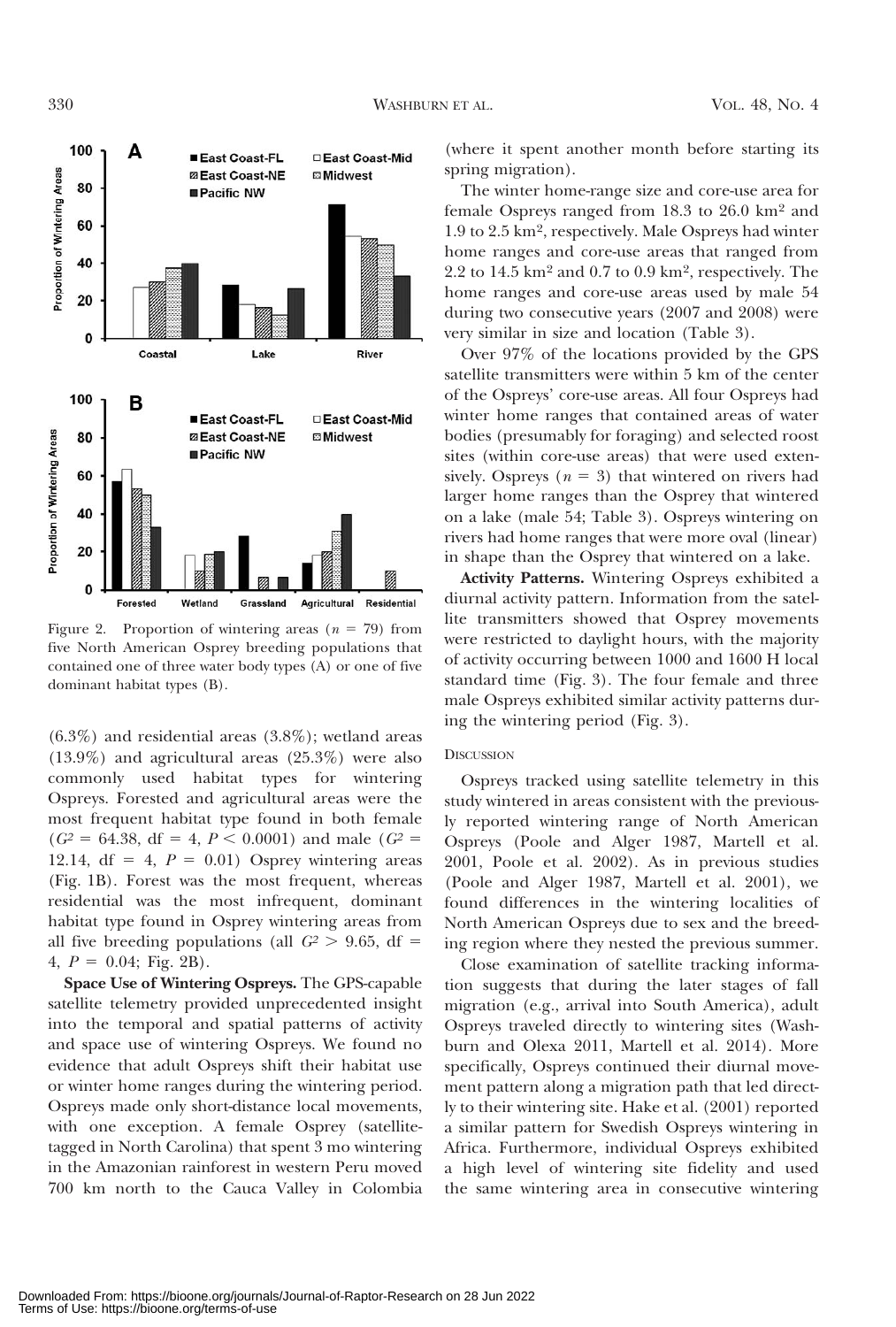Table 3. Fixed-kernel home range (95% utilization distribution) and core-use area (50% utilization distribution) sizes (km2) for four Ospreys during their wintering period. Osprey Male ''54'' was studied during two consecutive wintering periods.

| <b>OSPREY ID</b> | <b>WINTERING SITE</b>    | $\boldsymbol{n}$ | HOME RANGE $(km2)$ | CORE-USE AREA (km <sup>2</sup> ) |
|------------------|--------------------------|------------------|--------------------|----------------------------------|
| Female 48        | Amazon River, Brazil     | 510              | 25.98              | 1.92                             |
| Female 94        | Berbice River, Guyana    | 578              | 18.28              | 2.51                             |
| Male 52          | Orinoco River, Venezuela | 463              | 14.45              | 0.87                             |
| Male 54 (2007)   | Lake Valencia, Venezuela | 464              | 2.24               | 0.67                             |
| Male 54 (2008)   | Lake Valencia, Venezuela | 433              | 2.53               | 0.76                             |

periods. We suspect that previous knowledge and familiarity with local foraging and roosting areas within an Osprey's wintering area are advantageous to their survival during the wintering period (Martell et al. 2001).

Like Martell et al. (2001), we found differences in arrival dates of Ospreys onto their wintering grounds due to sex and breeding population (region). Ospreys that nested in Florida were the first to arrive on their wintering grounds in the fall and were the first to leave on spring migration, compared to Ospreys from the other breeding populations. Overall, female Ospreys spent longer periods of time on their wintering grounds compared to males, consistent with their earlier arrival on wintering areas (on average 12 d prior to males).

The wintering areas used by all Ospreys in this study contained at least one water body within 5 km, such as a coastal area, lake, or river. This finding was expected, given the diet of Ospreys consists almost entirely of live fish (Poole 1989, Poole



Figure 3. Daily activity patterns (% of times Osprey was moving when located by satellite) during 10 time periods for female ( $n = 4$ ) and male ( $n = 3$ ) Ospreys during their wintering period, 2006–2008.

et al. 2002). Although Ospreys are piscivorous, they are able to use a diversity of aquatic habitats and successfully forage on a large variety of fishes from both marine and freshwater systems (Swenson 1978, Poole et al. 2002, Glass and Watts 2009). This dietary plasticity likely allows Ospreys to use a variety of aquatic systems for foraging during the wintering period. Although female Ospreys selected wintering sites on river systems more often than on lakes or coastal areas, males used inland (lakes and rivers) and coastal areas with similar frequency. As females arrive on their wintering grounds prior to males (this study, Hake et al. 2001, Martell et al. 2001), they might select the wintering areas that offer high quality or more abundant food resources (e.g., fish).

Forest was the most common dominant habitat type within Osprey wintering areas, followed by agricultural lands. In general, Ospreys chose to winter in locations that were away from human settlements. However, Ospreys wintering in Florida near residential areas were an interesting exception to this pattern. Aquaculture facilities, a potential location of interaction and conflict between Ospreys and humans, were present in only three of the wintering areas (one in Jamaica and two in Honduras) selected by Ospreys in this study. Shooting has historically, and is currently, a major source of mortality for Ospreys (Poole and Alger 1987, Poole et al. 2002) and other raptors (Hoffman et al. 2002) during their wintering period, as evidenced by band recoveries (Poole and Alger 1987, Santana and Temple 1987, Niemuth 1991, Mestre and Bierregaard 2009). Although raptors currently receive protection from human-induced mortality while in the United States, while they are migrating to or on their wintering grounds there are fewer laws protecting them and little enforcement of such laws. Individual Ospreys that forage at aquaculture facilities might be at high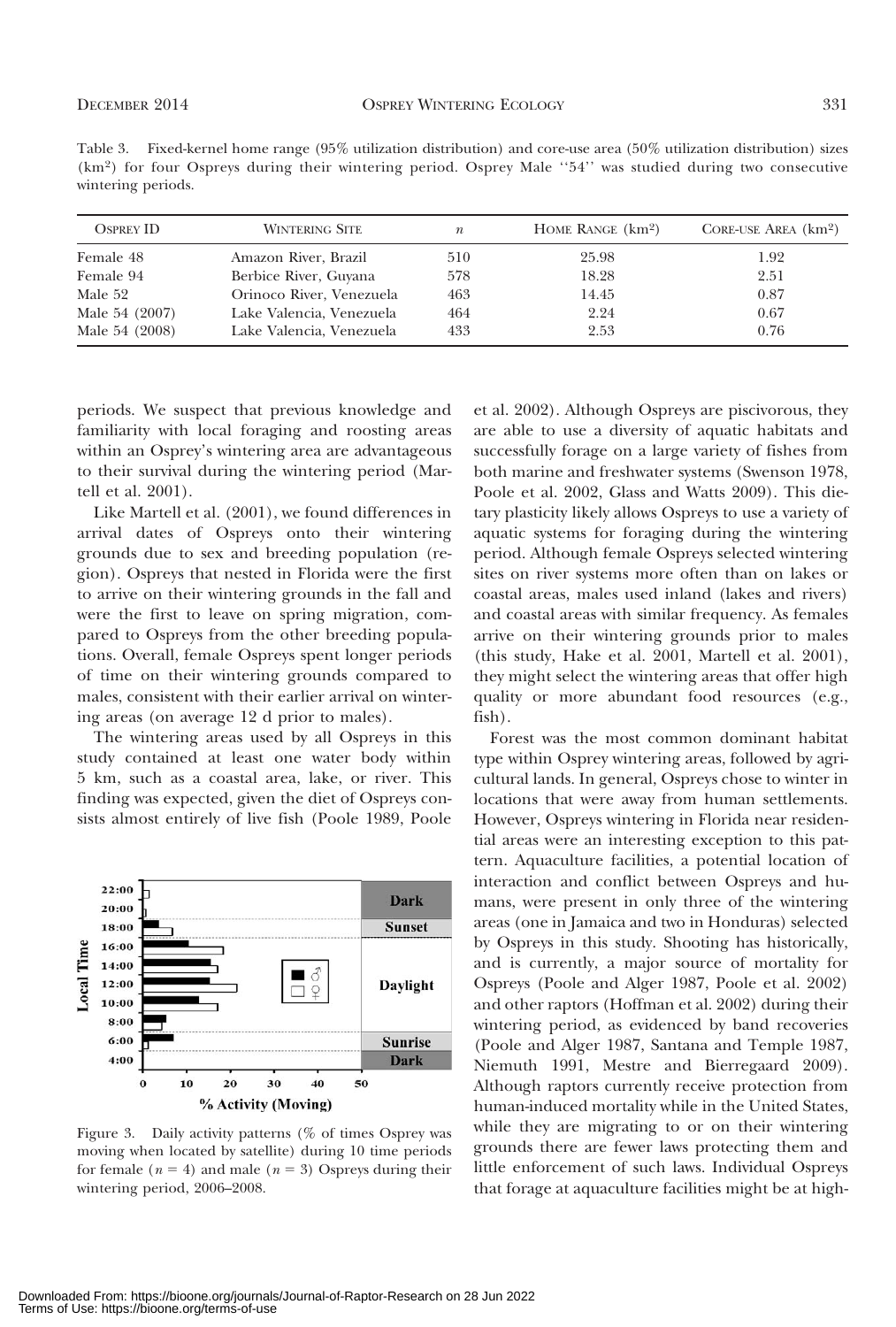er risk for human-induced mortality (Bechard and Márquez-Reyes 2003).

Overall, wintering Ospreys were very sedentary and active only during daylight hours. We suspect that wintering Ospreys selected an area with adequate forage resources. We suggest that this wintering strategy might be effective for reducing the risk of mortality and maximizing energy conservation (Prevost 1982).

Although our study provides the first detailed information regarding the wintering ecology of North American Ospreys, more research is needed. Evaluation of local distribution and densities of wintering Ospreys within habitat types (e.g., coastal areas, rivers), diet and habitat use of Ospreys throughout their wintering range, effects of deforestation and other landscape-scale habitat changes, impacts of human-induced mortality (e.g., shooting) on Osprey population dynamics, and the role of pesticides and contaminants obtained by Ospreys while on their wintering grounds (e.g., Elliott et al. 2007) are important areas for future research. Such information is essential for understanding the wintering ecology of Ospreys that breed in North America and thus allowing for their conservation and management in the future.

#### **ACKNOWLEDGMENTS**

Financial and logistical support for this research effort was provided by Audubon Massachusetts, Canon U.S.A., Douglas Dayton, Wallace Dayton, Dellwood Foundation, Special Projects Foundation of the Big Game Club, New Jersey PSE&G, Minnesota Legislature (LCMR), International Foods and Fragrances, the Larsen Foundation, the U.S. Department of Agriculture, the U.S. Department of Defense Legacy Natural Resources Management Program, and several private sponsors. We greatly appreciate the assistance provided by M. Solensky, P. Nye, K. Clark, M. Scheibel, B. Lane, A. Wiegand, C. Loftis, and the 1st Fighter Wing at Langley Air Force Base, Virginia. A. Poole, K. Steenhof, and M. Kochert provided helpful comments on the manuscript. Capture, handling, and telemetry equipment attachment procedures were approved by the Institutional Animal Use and Care Committees at the University of Minnesota and the U.S.D.A. Wildlife Services, National Wildlife Research Center (QA-1361). Any use of trade, product, or firm names is for descriptive purposes only and does not imply endorsement by the U.S. government.

#### LITERATURE CITED

- ALERSTAM, T. 1990. Bird migration. Cambridge University Press, Cambridge, U.K.
- BECHARD, M.J. AND C. MÁRQUEZ-REYES. 2003. Mortality of wintering Ospreys and other birds at aquaculture facilities in Colombia. Journal of Raptor Research 37:292– 298.
- BLOOM, P.H., W.S. CLARK, AND J.F. KIDD. 2007. Capturing techniques. Pages 193–219 in D.M. Bird and K.L. Bildstein [EDS.], Raptor research and management techniques. Hancock House Publishers, Blaine, WA U.S.A.
- BRITTEN, M.W., P.L. KENNEDY, AND S. AMBROSE. 1999. Performance and accuracy evaluation of small satellite transmitters. Journal of Wildlife Management 63:1349– 1358.
- CLS AMERICA. 2008. Argos user's manual. http://www. argos-system.org/html/userarea/manual\_en.html (last accessed 17 October 2013).
- ELLIOTT, J.E., C.A. MORRISSEY, C.J. HENNY, E. RUELAS IN-ZUNZA, AND P. SHAW. 2007. Satellite telemetry and prey sampling reveal contaminant sources to Pacific Northwest Ospreys. Ecological Applications 17:1223–1233.
- GILL, R.E., JR., T.L. TIBBITTS, D.C. DOUGLAS, C.M. HANDEL, D.M. MULCAHY, J.C. GOTTSCHALCK, N. WARNOCK, B.J. MCCAFFERY, P.F. BATTLEY, AND T. PIERSMA. 2009. Extreme endurance flights by landbirds crossing the Pacific Ocean: ecological corridor rather than barrier? Proceedings of the Royal Society B 276:447–457.
- GLASS, K.A. AND B.D. WATTS. 2009. Osprey diet composition and quality in high- and low-salinity areas of Lower Chesapeake Bay. Journal of Raptor Research 43:27–36.
- HAKE, M., N. KJELLEN, AND T. ALERSTAM. 2001. Satellite tracking of Swedish Ospreys Pandion haliaetus autumn migration routes and orientation. Journal of Avian Biology 32:47–56.
- HENNY, C.J. 1983. Distribution and abundance of nesting Osprey in the United States. Pages 175–186 in D.M. Bird [ED.], Biology and management of Bald Eagles and Ospreys. Harpell Press, Quebec, Canada.
- ——— AND W.T. VAN VELZEN. 1972. Migration patterns and wintering localities of American Ospreys. Journal of Wildlife Management 36:1133–1141.
- HOFFMAN, S.W., J.P. SMITH, AND T.D. MEEHAN. 2002. Breeding grounds, winter ranges, and migratory routes of raptors in the Mountain West. Journal of Raptor Research 26:97–110.
- HOUSTON, C.S. AND M. MARTELL. 2002. Speedy migration: Saskatchewan's first Osprey satellite transmitter. Blue *Jay* 60:74–78.
- JOHNSON, D.R. AND W.E. MELQUIST. 1991. Wintering distribution and dispersal of northern Idaho and eastern Washington Ospreys. Journal of Field Ornithology 62:517– 520.
- KEATING, K.A., W.G. BREWSTER, AND C.H. KEY. 1991. Satellite telemetry: performance of animal-tracking systems. Journal of Wildlife Management 55:160–171.
- KENWARD, R.E. 2001. A manual for wildlife radio tagging. Academic Press, London, U.K.
- KERNOHAN, B.J., R.A. GITZEN, AND J.J. MILLSPAUGH. 2001. Analysis of animal space use and movements. Pages 125–166 in J.J. Millspaugh and J.M. Marzluff [EDS.], Radio tracking and animal populations. Academic Press, San Diego, CA U.S.A.